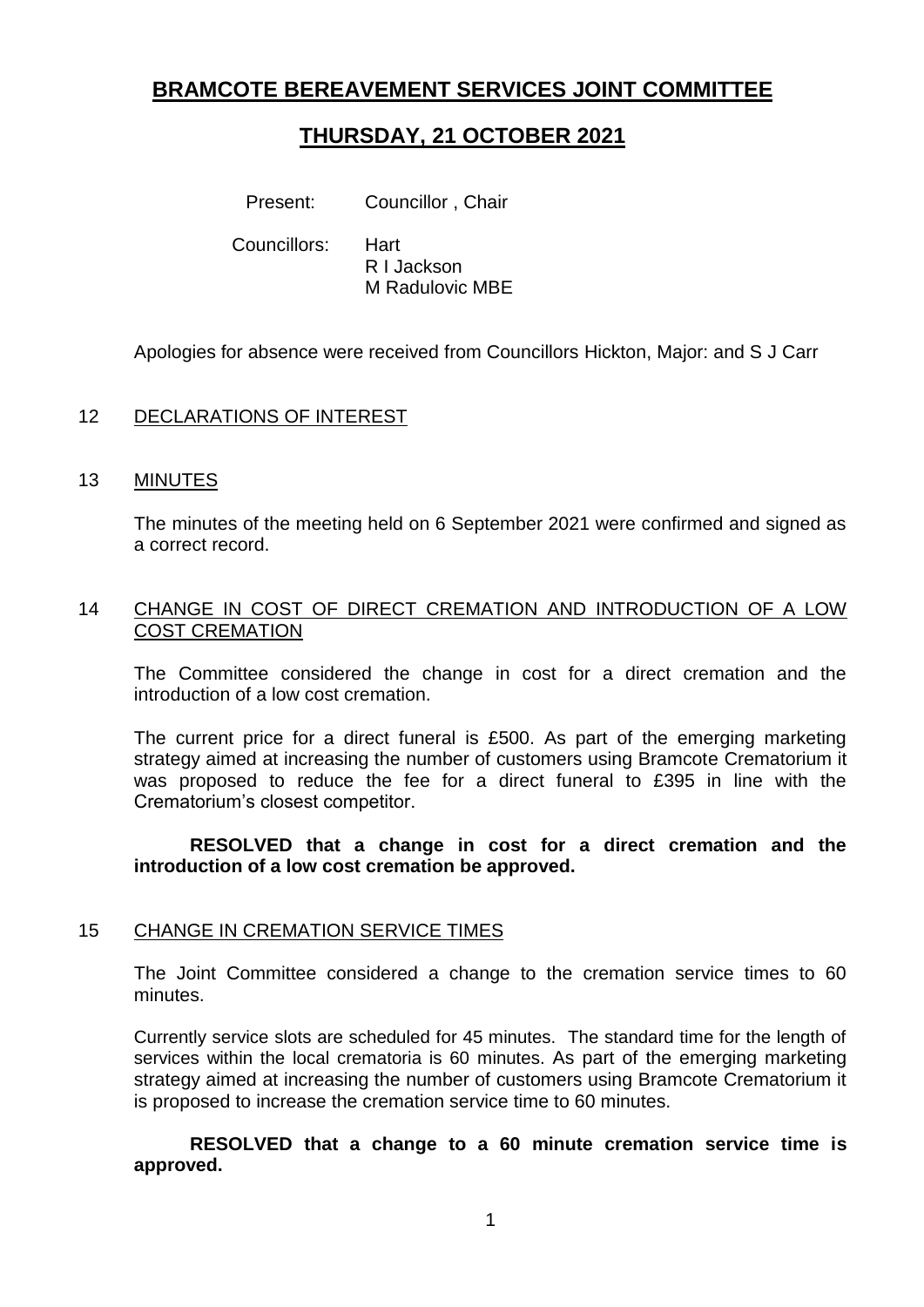### 16 EXTERNAL ADVICE ON CREMATOR REPLACEMENT

Members were updated on the proposal to use specialist external advice to assist with the cremator replacement process at Bramcote Crematorium.

**It was noted that the cremators at Bramcote are ageing and in need of replacement. This is evidenced by the increasing expenditure required to keep them safely in productive operation. As they come up for replacement there wass also a need to consider whether it is opportune / viable to switch from gas to electric cremators. This would allow the Crematorium to adopt what would become a carbon-neutral position once the nation's electricity supply was fully decarbonised.**

**RESOLVED to delegate to the Broxtowe Deputy Chief Executive, in consultation with the Chair and Vice Chair of this Committee, the appointment of specialist advisors.**

#### 17 INFRASTRUCTURE IMPROVEMENTS -ESSSENTIAL CREMATOR REPAIRS

The Joint Committee noted an update on the essential cremator repairs.

Within the budgets for 2021/22 there was £75,000 for the repairs to cremators. The cremators required essential repairs which were not within the scope of the original budget have had to be undertaken.

The repairs involved a complete reline of one of the cremators, which was essential to ensure business continuity over the short to medium term, and a repair to the extractor fan system due to excessive corrosion.

The costs of the repairs were £50,000 for the reline and £10,000 for the extractor repair. Assuming there was no other unplanned works needed the total spend for the year on the 'repairs to cremator' budget is likely to be in the region of £110,000 resulting in an overspend of £35,000 against the original budget projection.

#### 18 **SOFTWARE UPGRADE**

The Joint Committee were provided with an update on the software systems upgrade.

The software system which is currently used by Bereavement Services was in the process of being replaced. The new system was initially due to 'Go Live' in October 2021 had delayed due to unavoidable employee absence.

#### 19 CREMATION NUMBERS AND INFORMATION ON CREMATIONS

The Joint Committee were updated with the latest information on cremation numbers and information on the different types of cremations.

The first five months of 2021/22 highlighted that there have been 1020 cremations. Whilst this was below the numbers achieved for the same time period in 2020/21 it